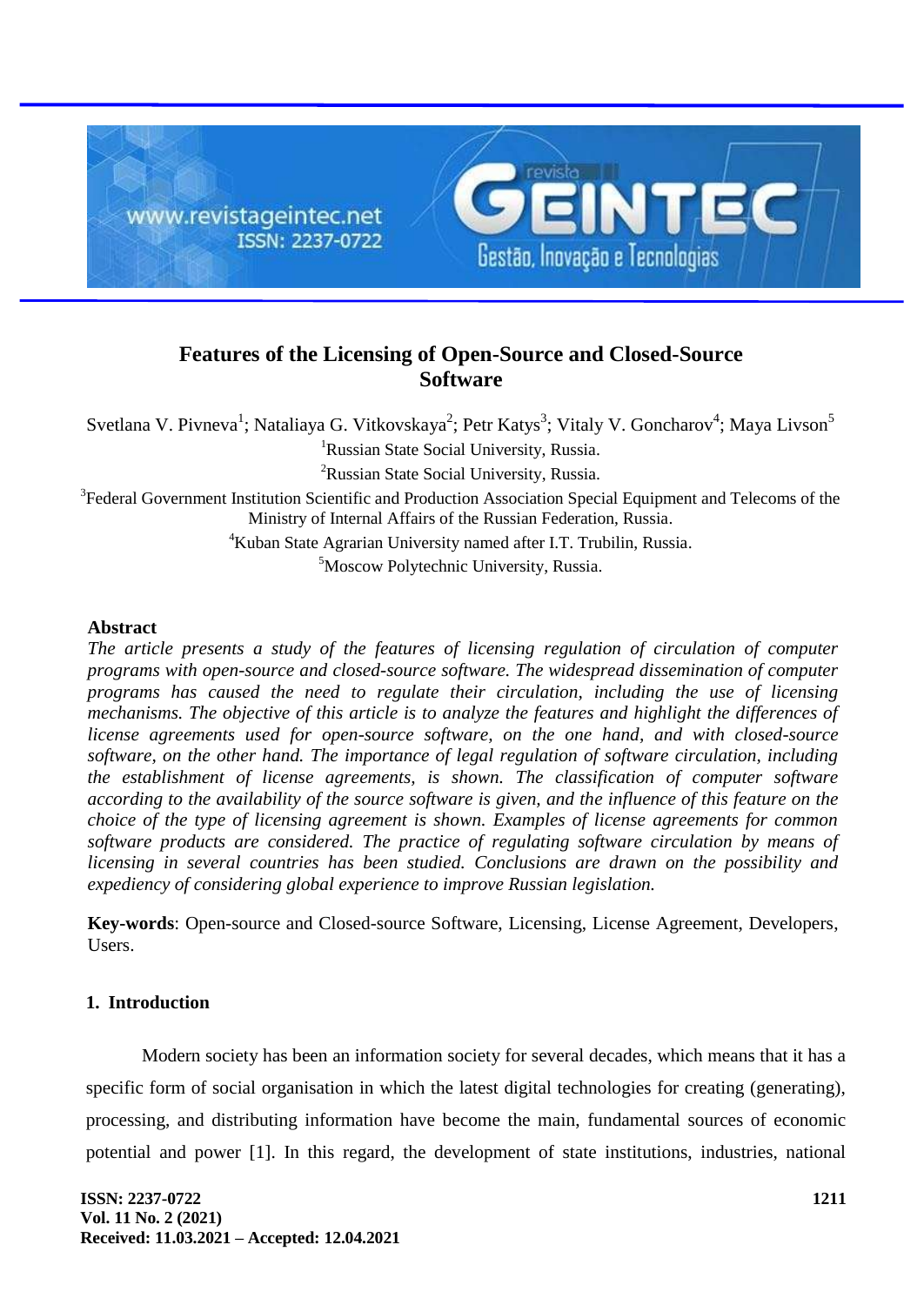economy, and educational institutions in the modern world cannot be imagined apart from the processes of informatization, logically embodied in digital projects and programs of digital transformation of all socio-economic aspects of the activity. Every electronic device that surrounds us - from cash registers in shops, ATMs, computing complexes in factories, workplaces of public and civil servants (equipped with personal computers) to modern washing machines and Wi-Fi routers installed at homes of almost all of us - uses software that controls the operation of all semiconductor components of the mentioned above devices.

Computer programs are not only a unique object of copyright but also an important element of economic turnover. Together with objects of industrial property and means of individualisation, they are an integral part of companies' intangible assets and are intended not only to satisfy the aesthetic and spiritual needs of society but also become a source of multimillion revenues for their rights holders. A quick pace of development of new programs (at present, only in Russia the annual growth of applications for their registration is 15-20% [2]), the complication of their structure, the appearance of new varieties, expansion of civil relations into the Internet space, etc. - determine the urgent necessity to develop the legal regulation of computer software circulation.

Mass purchases of software products made by turnover participants, conducted by right holders and government agencies to check the "license cleanliness" of software deployed in the organization, and the intricacies of Russian tax legislation inevitably force lawyers to dive into the nuances of computer software licensing. Features of open-source and closed-source software licensing are of great importance when analysing issues related to software licensing. The increasing popularity of its use by both developers and end-users makes it necessary to clarify the legal status of such products and the legal risks associated with their use. Unfortunately, Russian literature and judicial practice still cannot provide an in-depth analysis of these issues.

Problems and mechanisms of legal regulation of software circulation both with open-source and closed-source code in their works touched such Russian specialists as A.I. Savelyev [3], A.K. Zharova [4], A.I. Gorev [5], and others. Unfortunately, those few Russian studies devoted to the legal aspects of software licensing, although undoubtedly of scientific interest, in some cases are unable to provide answers to many questions that arise in practice. Mainly because they are limited to the analysis of Russian law only, while the software market is dominated by foreign products, mostly of American origin. As a consequence, the vast majority of license agreements granting the right to use a computer program not only rely on legal categories that are not specific to Russian law but are also often subject to foreign law. In this connection, the analysis of such contracts through the prism of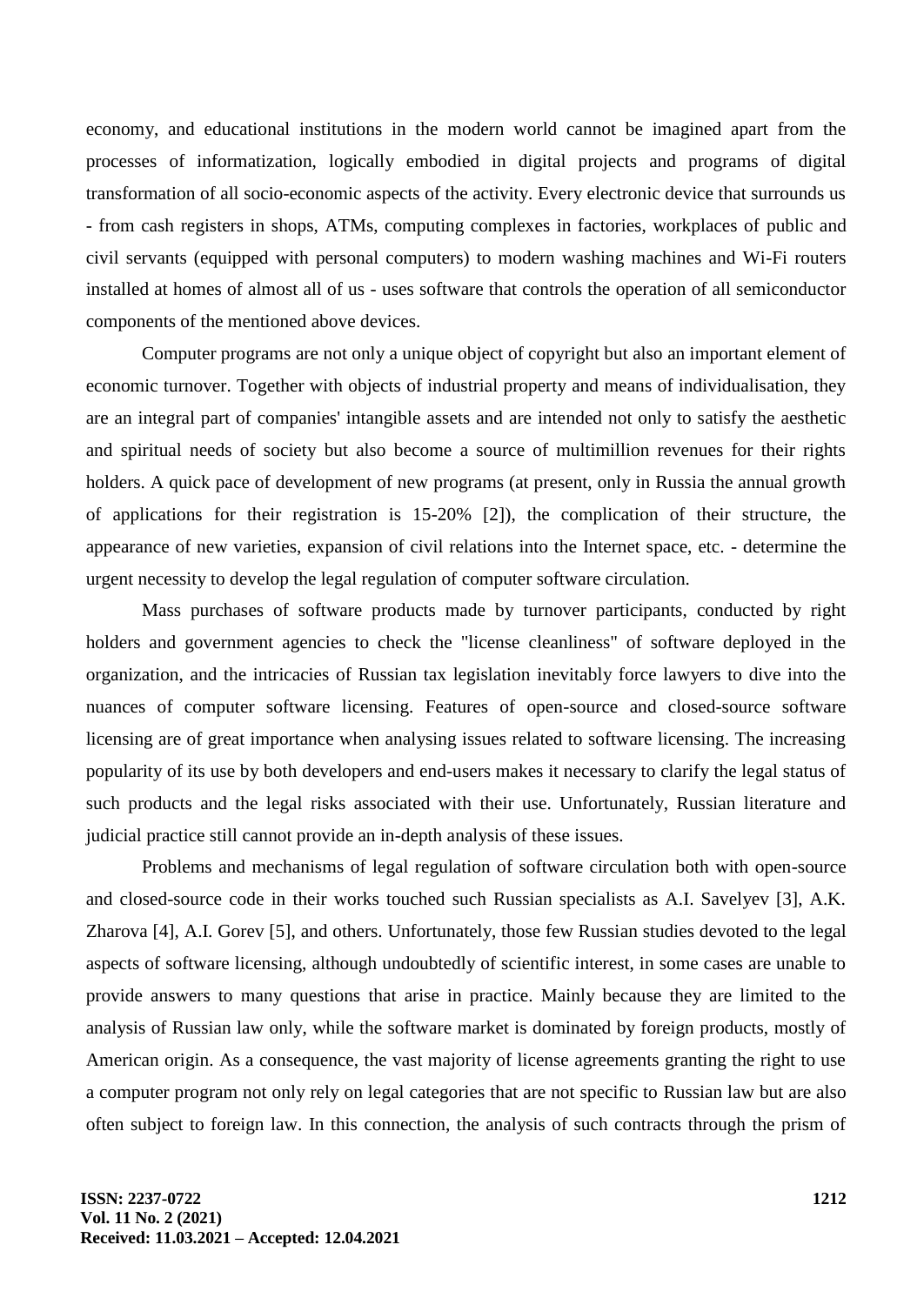foreign law is of particular relevance so as it can be used to clarify the meaning of certain provisions in the contract, as well as their possible interpretation in the context of the Russian reality.

At the same time, the following foreign specialists have devoted their work to the problem of software circulation: E. Raymond [6], J. Reichman [7], S. Wuchty [8], etc. The main results of works of both Russian and foreign researchers on this problem are that the turnover of software should be facilitated by a centralized and systematic legal regulation. Therefore, the objective of this study is to analyze the civil regulation of computer software distribution through licensing and to identify the main trends in its development. The hypothesis of the study. Due to the widespread free distribution of open-source software (OSS), a tendency to move away from the classical forms of licensing in software turnover is forming in global practice.

### **2. Methods**

This study is based on a set of general and special methods of scientific knowledge. General scientific methods used by us are abstraction, generalisation, analysis, synthesis, dialectical, and system-structural methods of cognition. Special methods of cognition in this study are represented by formal-legal, statistical, comparative-legal, and other methods. In particular, the use of the comparative-legal method has helped to identify the features of legal regulation of free licenses in different countries and the possibility of their use in Russia. The application of legal forecasting methods allowed determining the emerging trends in the development of open and closed licenses. The normative basis of the study consists of the acts of Russian legislation and normative acts of other countries containing the rules governing relations in the sphere of disposal of the exclusive right to a work of science, literature, or art. The empirical basis of the study is the materials of law enforcement practice, including judicial practice, related to the disposal of the exclusive right to a work of science, literature, or art.

#### **3. Results**

Licensing agreements used in the circulation of computer software are divided into:

• End-User License Agreements;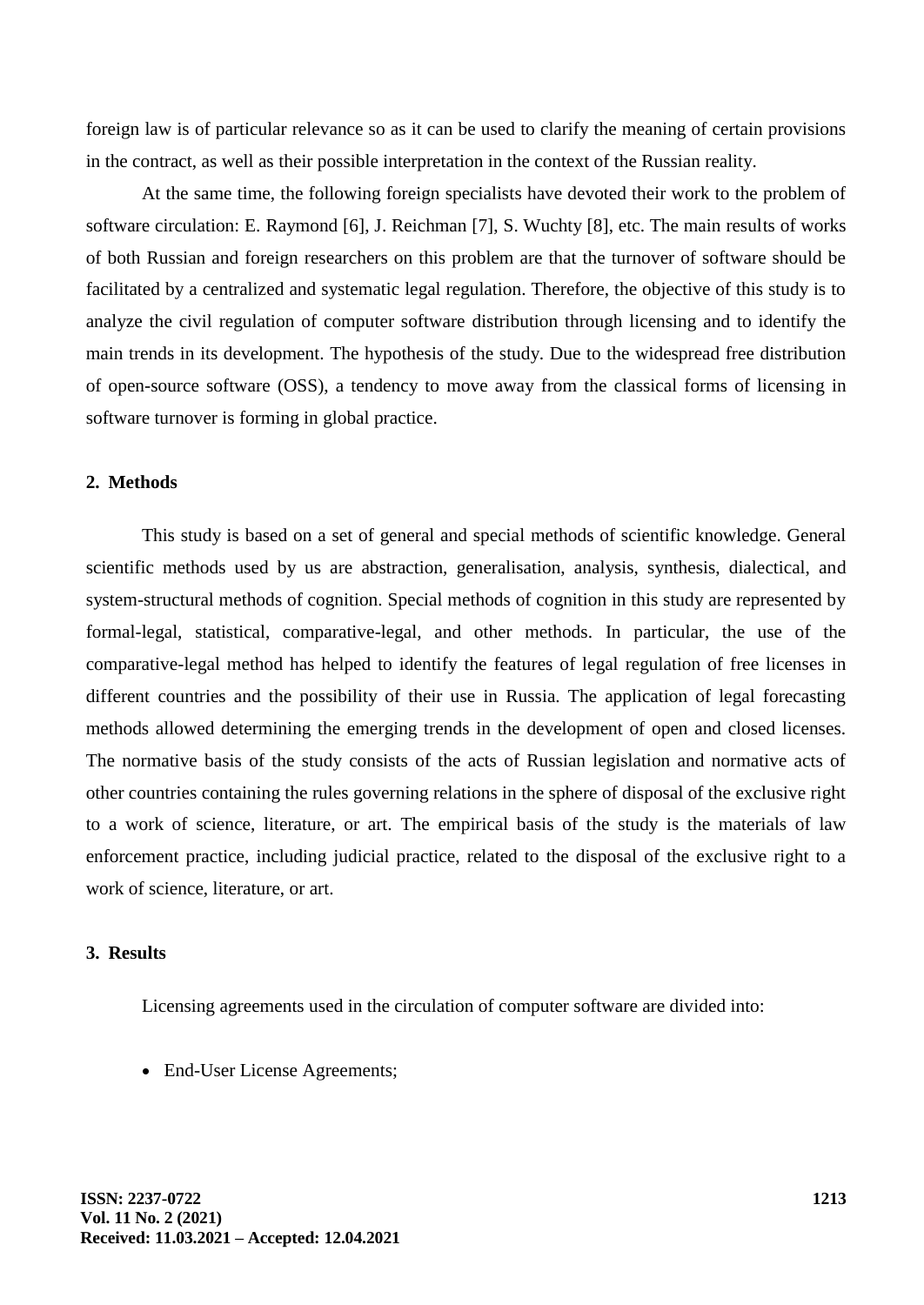• License agreements providing for the possibility of modifying the software, bright representatives of which are the open-source licenses: GNU GPL (GNU General Public License) and BSD (Berkley Software Distribution) licenses [9].

The first group includes the closed-source software distributed based on license agreements. Such a license agreement is also called the classical or commercial one. The rights are usually granted on a fee basis – on the condition of payment of the license fee [10].

The distribution of such software, as part of the license, is usually set with several restrictions. The main restrictions include a limitation on the number of users (legal copies of the software). The licensing agreement usually explicitly specifies the number of users who may use the licensed software product, or, similarly, the number of local computers on which legal copies of the software may be installed. In the case of networked software, the limitation on the number of users may also apply to the number of users working simultaneously with the licensed networked software product.

Usually, the license agreement provides for a prohibition on copying the licensed software, allowing only one (several) back-up copies. A license agreement typically also prohibits the distribution and sale of the licensed software as well as prohibiting the loan, rental, or lease of the software.

End-user license agreements, unlike agreements providing for the possibility to modify the software, do not allow users to make any changes to the software code.

Keeping the source code secret allows the copyright holder to maintain a monopoly over the software:

- To keep control over the development of subsequent versions of the software;
- To have an additional revenue stream from software maintenance services;
- To obstruct the access of the competitors to the innovative ideas of the program [10].

Sometimes license agreements provide for specific restrictions on user rights, such as geographical restrictions, internal use of the software only, and some others.

Software vendors realize that more restrictions on software users do not contribute to the growth of software products sales, that's why new modern software licensing schemes and technologies are being developed and offered to customers, designed in the way to provide the user with the best licensing conditions and to minimize their payments.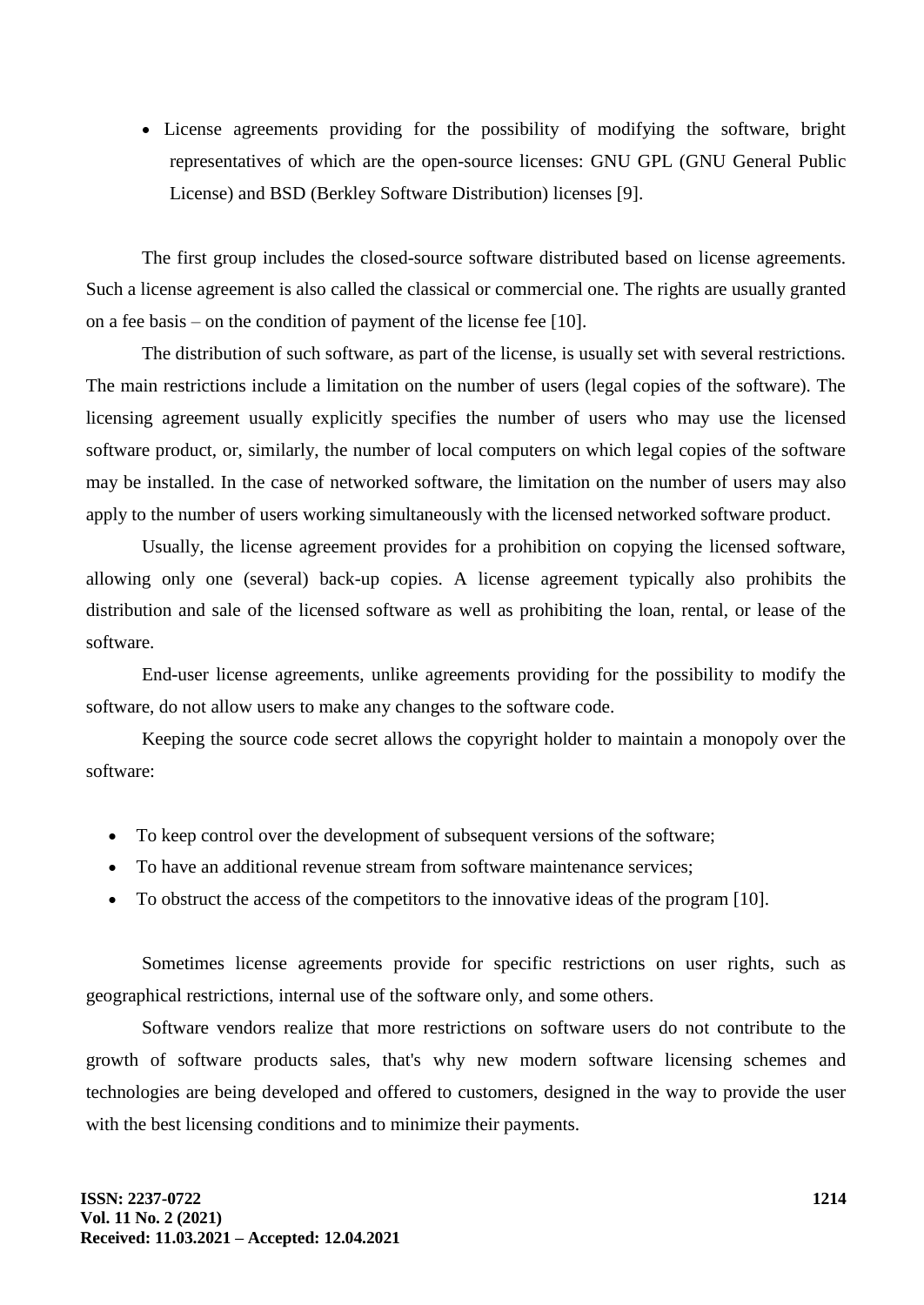Modern corporate licensing schemes provide various discounts and the possibility of installment payments for bulk purchases of licenses.

Let us consider features of corporate licensing on the example of three schemes intended for licensing products of Microsoft Corporation.

Multi-Year Open License (MYO) is an agreement to purchase software in installments for three years, after which the user gets a permanent license for the right to use the software. The user then has the option to renew or not to renew the agreement to receive new versions of the software [9].

Open Subscription License (OSL) is an agreement that leases the software to the user for three years under optimal conditions. It minimizes and spreads over time the payments for software use (based on the subscription principle for one year of use); the amount of payments depends on the type of software and the number of computers on which it is installed. For three years, the user has full access to software updates. At the end of the specified period, the user can either terminate the agreement, extend it for a further period, or purchase the software [9].

Besides, OSL allows the user to install the software on the newly acquired computers beyond the number specified in the agreement, including additional copies (installations) of the software in the payment of the next year, thus, allowing the user to use the licensed software on all the computers, even the newly acquired ones, without violating the license agreement.

Enterprise Agreement (EA) is a scheme similar to the MYO scheme but applies to companies with at least 250 personal computers. Different discounts are provided here [9].

Regarding the above-mentioned group of agreements, the provisions of the Civil Code of the Russian Federation (CC of the RF) [11] determine the following conditions of the software right license agreement:

Firstly, the license agreement on granting the right to use the Computer Programme is not subject to state registration, as no work registration or any other formalities are required for the creation, realization, and protection of copyrights (Paragraph 2 of Article 1232, Paragraph 4 of Article 1259 of the CC of the RF).

Secondly, the signing of licensing agreements to grant the right to use a computer program or database is permitted through the conclusion by each user of an adhesion agreement with the relevant rights holder, the terms of which are set out on the purchased copy of such program, database, or on the packaging of the copy. The beginning of the use of such a program or database by the user means their consent to the conclusion of the contract (Article 1286 of the CC of the RF).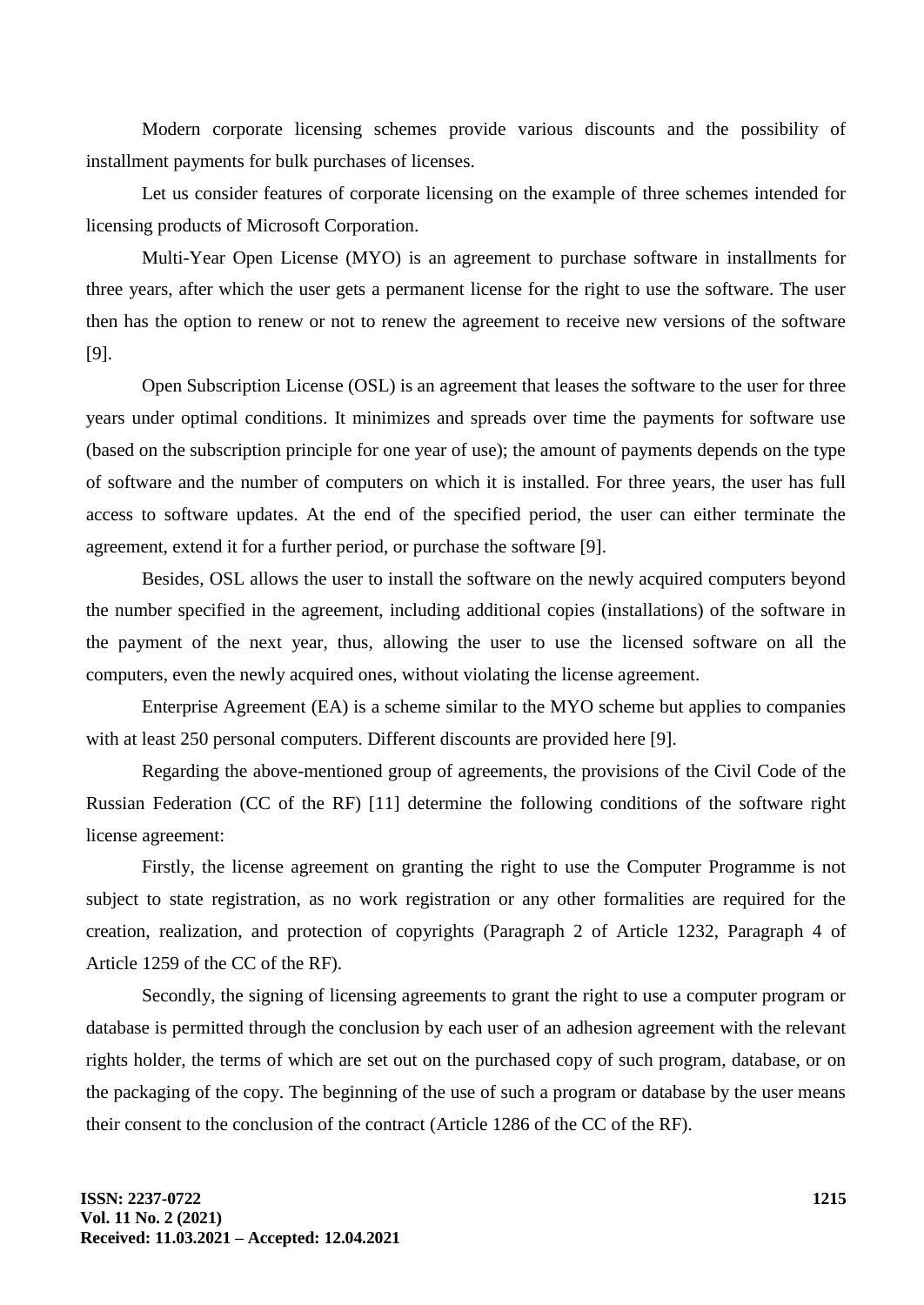Thirdly, according to Article 1235 of the CC of the RF, a licensing agreement must be concluded in writing, failure to comply with which leads to the invalidity of the agreement; a licensing agreement may be both for a fee and free of charge, but the latter circumstance must be reflected in the text of the agreement since in the absence of an indication on the free of charge licensing agreement, it is considered to be on a fee (Paragraph 5 of Article 1235 of the Civil Code).

If the contract has no mention of being free of charge, and at the same time the amount of remuneration or the procedure of its definition is not specified, the contract is considered as unconcluded (Subparagraph 2 of Paragraph 5 of Article 1235, Paragraph 4 of Article 1286, Article 1234 of the CC of the RF).

Free-of-charge contracts include shareware and free software, which have also become widespread recently. The specific feature of such software is that when granting the right to use the software on a free of charge basis, the right holder usually stipulates some special restrictions on the use of the program. In particular, a very common condition is a prohibition to make any changes to the software code, except as expressly permitted by law. Besides, a common condition of the "free" license is a clause releasing the right holder from any guarantees and obligations related to the functioning of the software [4].

In any variants of the license agreement, the transferred computer programs have a closed code, and modification of the software code is possible only in case of decompilation. According to Article 1280 of the CC of the RF, decompilation actions are stipulated by the legislation of the Russian Federation by the person who lawfully owns a copy of the software for the purposes when the actions are necessary to achieve the ability to interact by an independently developed computer program with other programs that can interact with the program being decompiled. The law permits such actions to be carried out by another person on behalf of the copyright holder.

Decompilation does not require the consent of the right holder or payment of additional remuneration, but the following conditions must be met:

- 1. The information necessary to achieve interoperability has not previously been available to that person from other sources;
- 2. The above-mentioned actions shall be carried out only in respect of those parts of the decompiled computer program which are necessary for the achievement of interoperability;
- 3. The information obtained by decompiling may be used only for achieving interoperability of the independently developed computer program with other programs, may not be transferred to other persons, except for cases when it is necessary for achieving interoperability of the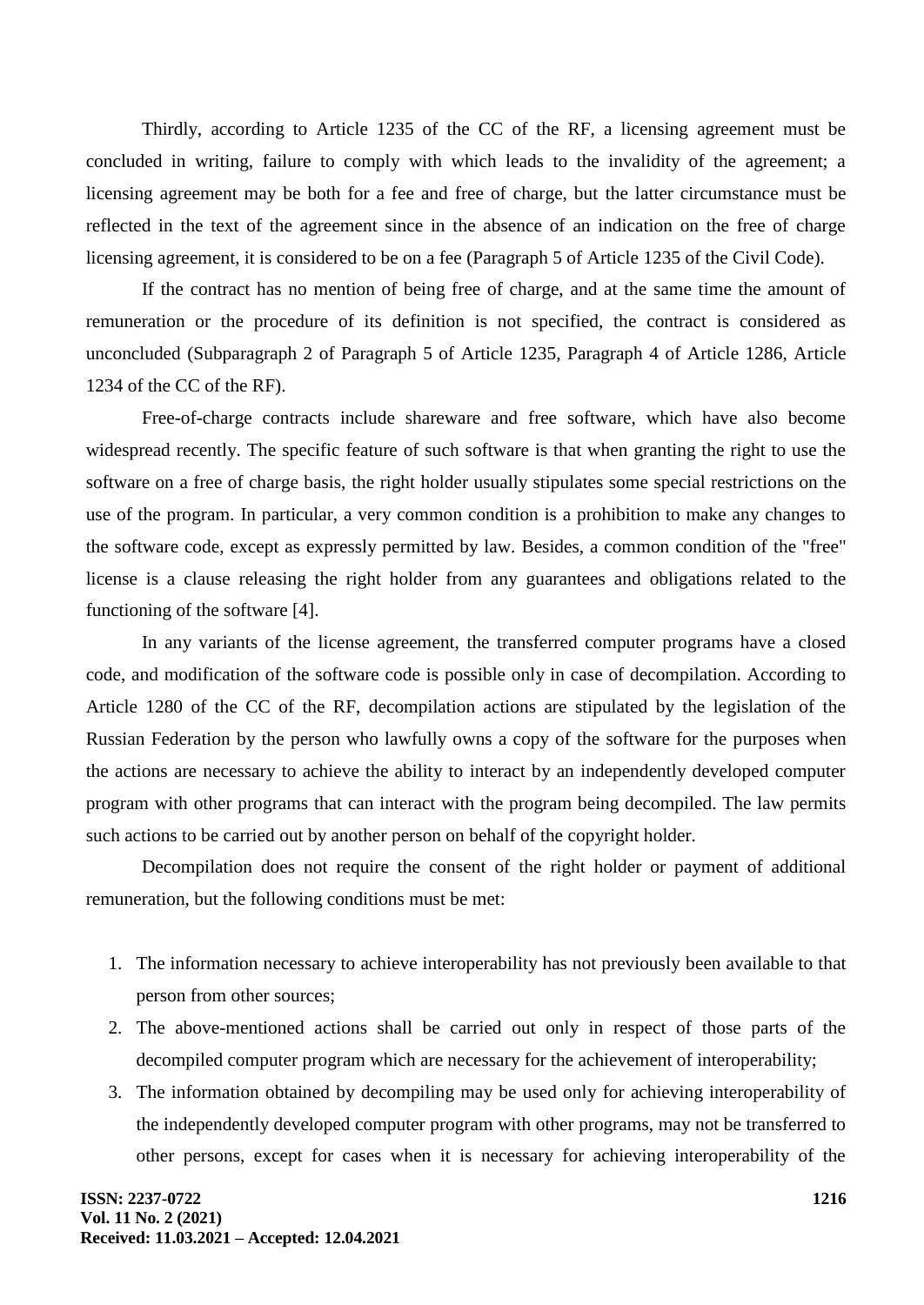independently developed computer program with other programs, and may not be used for developing a computer program which is substantially similar to the decompiled computer program or for carrying out other actions violating the exclusive right to the computer program [4].

Another type of distributed software is OSS. The source code of this software can be viewed, reviewed, and changed to make sure that there are no flaws or unacceptable features, which most often include covert tracking of the software's user. OSS allows a person to take part in refining the software itself, to use its source code to create newer projects, and to fix detected bugs in them. This can be done by borrowing the source code if the licenses are compatible, or by studying the data structures, technologies, techniques, algorithms, and interfaces used in the software. Most open-source projects are at the same time 'free software'. The main difference between open-source and free software is in priorities. The supporters of the term "open-source" pay attention to the effectiveness of open-source as a method of software development, modernization, and further maintenance [4]. Admirers of the term "free software" pay attention to the fact that the human right to freely distribute, modify, and study the software being used is the main advantage of free software. In 1998, Open-source Initiative (OSI) was established at the suggestion of American developers Bruce Perence and Eric Raymond. The Open-source Initiative developed and published a ten-point "Definition of OSS " [4].

To create a legal scheme for transferring exclusive rights to all software applicants around the world, the free software license – OSS (GNU GPL (GNU General Public License) and BSD (Berkley Software Distribution) – was developed.

To reveal the features of this software, firstly, it is necessary to say that in accordance with the legal constructs defined by the legislation of the Russian Federation, the author, with all their will, cannot give up all intellectual rights, which consist of exclusive and non-property rights. Unlike exclusive rights, non-property rights such as the right of authorship, the right to the name, and other personal non-property rights of the author under Article 1228 of the CC of the RF are inalienable and non-transferable. Authorship and the name of the author are protected indefinitely. A waiver of these rights is negligible. In this case, we can not exclude a situation where, if the author of a program code is placed on the Internet with a written expression of will that any entity may use this work, i.e. distribute, modify, etc., we cannot rule out a situation where an interested party which has discovered that the program was used by third parties may apply to the court for protection of the author's moral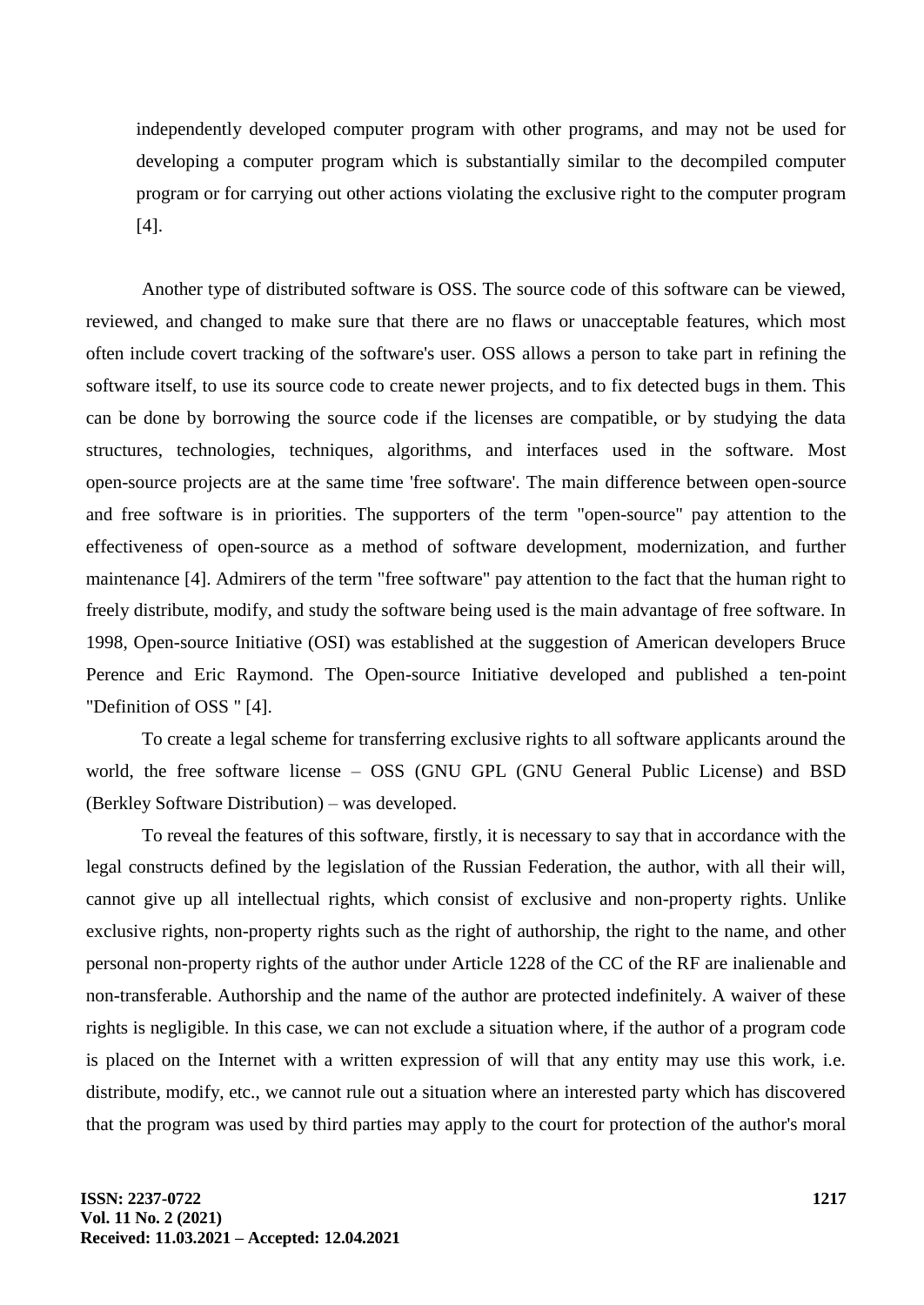rights. Such an interested party could be, for example, an organization for collective management of property rights. In Russia, such an organization is the Russian Copyright Society (RCS) [4].

The significant importance while defending the interests of the free software developers in the court is:

- The choice of the licensor's and the licensee's right. The GPL does not regulate this question, therefore, the collision rules will be applied: if the licensor lives or acts on the territory of Russia, the Russian law will be applied to the relations between licensor and licensee according to Article 1211 of the CC of the RF;
- The difference in copyright law between Russia and the USA;
- The status of the Russian translation of the GPL. Russian civil legislation does not require the contracts to be concluded only in the Russian language, but the use of free software with maintenance in the English language may bring additional complications in different institutions and organizations if the software development is financed by public funds [5].

Thus, the use of OSS in the Russian Federation is not fixed by law, so there are different interpretations of the legal regime of OSS.

Consequently, the application of the GPL in Russia may be considerably complicated by issues preventing free software developers from defending their interests in court.

# **4. Discussion**

It is advisable to refer to the international experience of regulating software circulation, first of all, to the experience of the USA, considering both the share occupied by the producers of this country in the world software market and the role of this country as a "trendsetter" for copyright law in most of the legal orders in the world.

The current regulation of OSS distribution in the US as a common law country has been influenced by the judicial practice of recognising the validity of free licenses, which is quite extensive in the US. Most court cases have involved the need to disclose the source code of a computer program. Cases such as 6 Progress Software Corporation v. MySQL AB [12], SFLC v. Monsoon Multimedia, Inc. [13], Anderson v. Super Micro Computer, Inc. [14], and others have had a strong impact on the current law.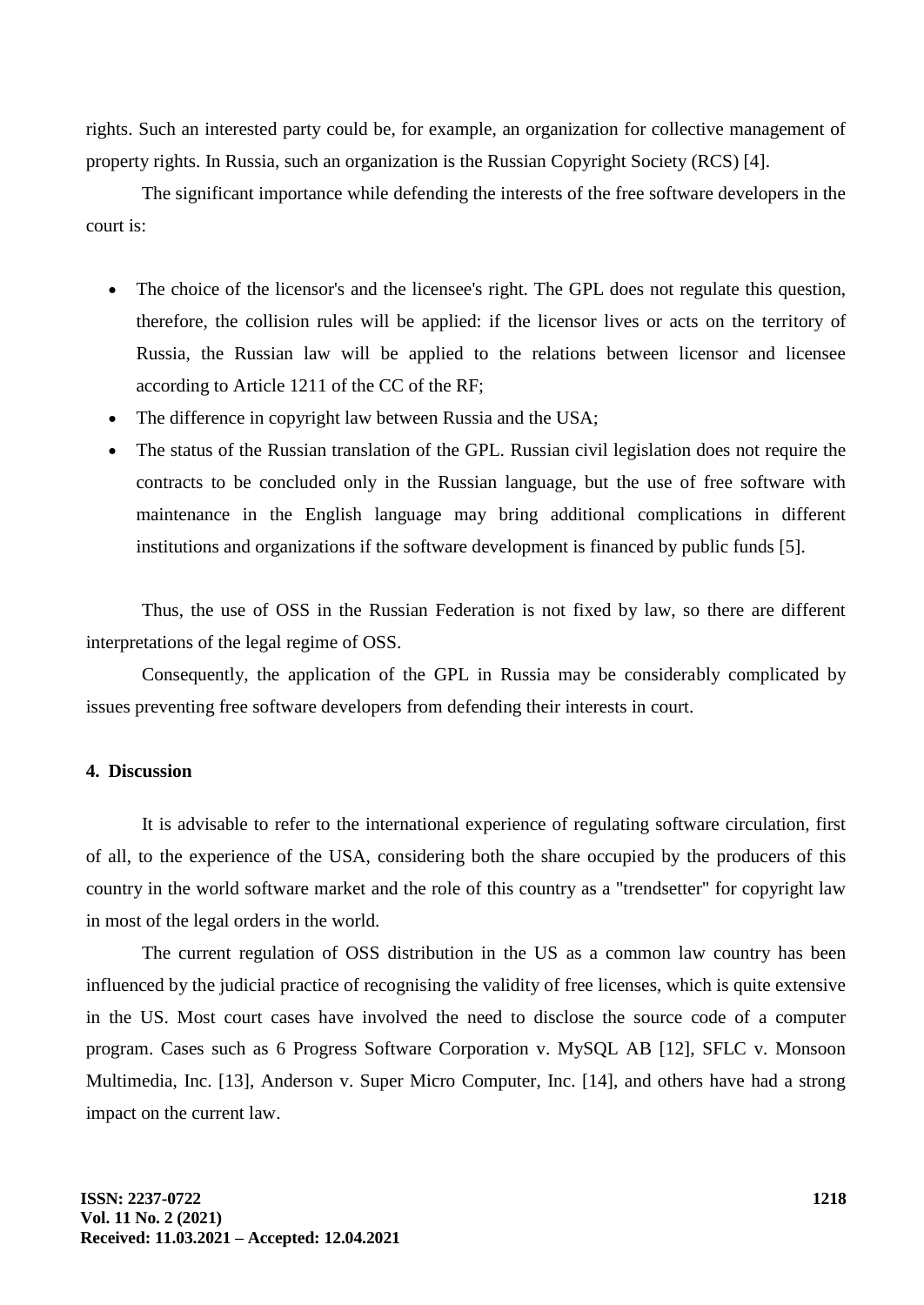P.S. Chestek, analysing the legal treatment of "open-source" computer projects, points out that the current regulation in the USA allows classifying such a case as joint authorship [15]. V. Lindberg argues that the legal treatment of OSS is similar to that of co-owned objects: "Open-source projects, however, belong to their communities, or more precisely to their contributors. Just as depositors become co-owners when they put their money in a credit union repository, coders become co-owners when they put their code in a source code repository" [16]. The position on the need to recognise derivative works based on "open content" is generally considered in scientific works in relation to OSS products. P.S. Chestek believes that the following situation needs to be understood: one author created and made freely available, under an open license, an open-source program. The user modified the code and the developer incorporated the user's suggested code into the original program. When discussing who authored the latter object, P.S. Chestek concludes that there are two separate programs: the original one authored by the developer and the one based on it. The researcher believes the scope of the copyrights over the derived program is fragmentary and concerns only that part of the work that constitutes the difference between the original and new objects. Nevertheless, the applicability of the American approach in Russian law is questionable. It seems that the American experience cannot be mechanically transferred to Russian conditions. The limits of its transferability are largely set by the specificity of the copyright system in comparison with the continental mechanisms of copyright protection.

There is now a clear trend moving away from licensing regulation of OSS. The model of regulating OSS as a paid public domain is becoming popular around the world.

The model of the paid "public domain" institution is discussed in detail by I. Bliznets and K. Leontiev [17]. The public domain is usually associated with the creation and activity of foundations or other structures that provide funding and support for creative activity, using the organizational capabilities of the state. Two approaches compete on the question of the legal nature of this institution: - paid public domain is an extension of copyright; - paid public domain is an instrument of fiscal nature, a kind of tax or fee collected in the interests of cultural development, "cultural rent" [5]. In this interpretation, the paid public domain appears as one of the tools used to finance relevant activities from the fees provided by this institution. The third approach implies a combination of the previous two. The institution of the public domain for a fee is established in the legislation of most developed countries in one of the following ways: - in a system of free use of works, the user is only liable to pay the appropriate fees, taxes, or charges [5]. Such an arrangement is established by the legislations of Argentina and Italy; - under a restrictive approach, to exploit works commercially, the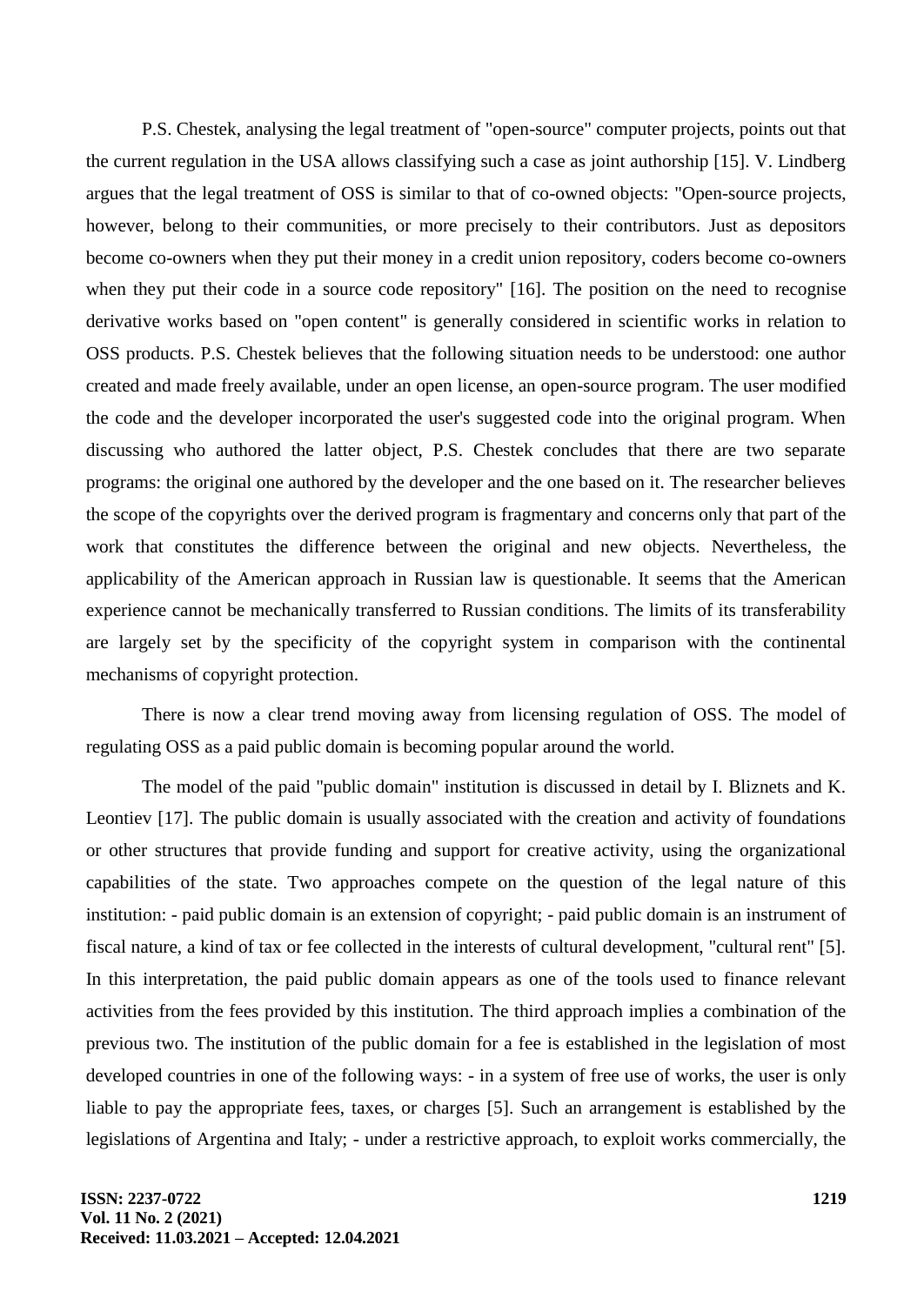user must obtain the permission of a public authority. The duration of the system is limited to a certain period (France) or not limited in the widest sense. The payment of levies may be imposed on the use of all types of works (as in Mexico and Argentina with its all-inclusive model covering "the entire cultural heritage of humanity") or only on certain categories of works (France, Portugal) [5]. Responsibility for collecting levies, administering the funds raised, and distributing the funds collected falls on public authorities or organisations representing authors and performers [5].

The category of "public domain" was enshrined in the Russian legislation in Paragraph 3 of Article 28 of the Law of the Russian Federation "On Copyright and Related Rights" [18], which determined the right of the Russian Government to establish the payment of special levies for the use of works that have passed into the public domain in the territory of the country. Currently, the CC of the RF defines the possibility of transfer to the public domain after the expiry of the fixed term of the exclusive right to a work. However, there is no clear reference to a computer program as public domain although the legislator has made corresponding reservations regarding other objects, for example: - Article 1282 of the Civil Code - a work of science, literature, art; - Article 1327 of the Civil Code - phonogram; - Article 1331 of the Civil Code - the radio or TV program messages; - Article 1364 of the Civil Code - invention, utility model, etc.

It is believed that the model of the paid public domain is best suited for the circulation of OSS because it allows one to satisfy the interests of developers and users of such software.

### **5. Conclusion**

Thus, modern communication technologies have reduced almost to zero the costs of dissemination of the results of intellectual activity and, consequently, the potential costs of violation of others' exclusive rights. The actual impossibility of ensuring the monopoly of the right holder raises the question of the effectiveness and prospects of the mechanism for the protection of the results of intellectual activity in the form of the granting of exclusive rights. The task of legal regulation of software circulation in Russia is to minimise the risks of monopolisation of the public domain, on the one hand, and, on the other hand, to resolve the conflict between personal non-property and exclusive rights. It appears that neither doctrine nor practice has yet managed to formulate an adequate response to these challenges. It becomes clear that the traditional commercial license is not suitable to serve the increasing turnover of OSS products and without proper legal regulation the circulation of OSS will constantly come into conflict with copyright rules. An alternative to such a state could be the public domain model discussed above, the main provisions and